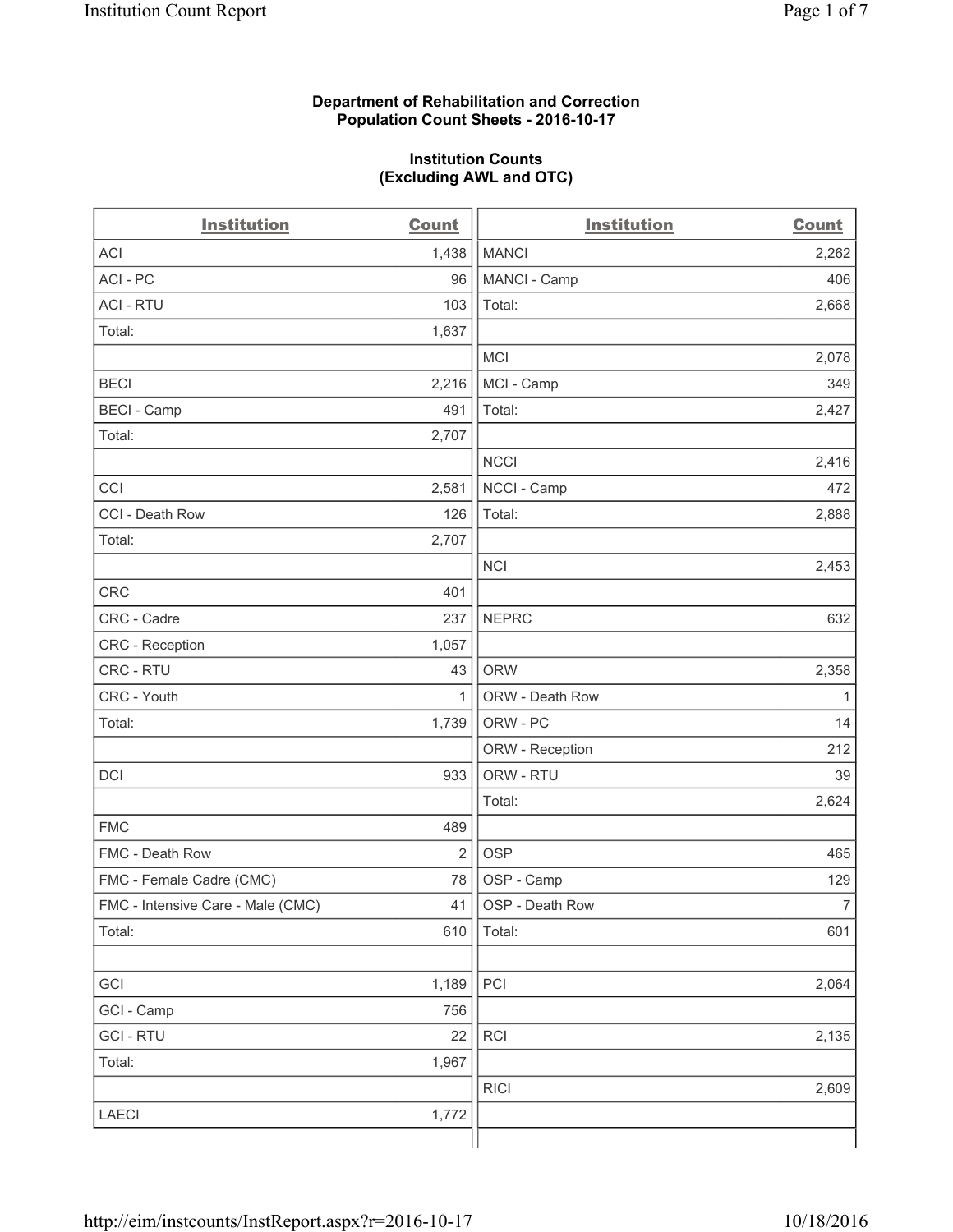|                          |       | SCI            |                          | 1,990  |
|--------------------------|-------|----------------|--------------------------|--------|
| LECI                     | 2,107 |                |                          |        |
| LECI - Camp              | 185   | SOCF           |                          | 1,162  |
| Total:                   | 2,292 | SOCF - RTU     |                          | 58     |
|                          |       | Total:         |                          | 1,220  |
| LOCI                     | 2,269 |                |                          |        |
|                          |       | <b>TCI</b>     |                          | 1,101  |
| LORCI                    | 255   | TCI - Camp     |                          | 444    |
| LORCI - Cadre            | 160   | Total:         |                          | 1,545  |
| <b>LORCI - Reception</b> | 1,243 |                |                          |        |
| Total:                   | 1,658 | <b>TOCI</b>    |                          | 1,091  |
|                          |       | TOCI - PC      |                          | 100    |
| <b>MACI</b>              | 971   | Total:         |                          | 1,191  |
| MACI - Minimum           | 1,290 |                |                          |        |
| Total:                   | 2,261 | <b>WCI</b>     |                          | 1,150  |
|                          |       | <b>WCI-RTU</b> |                          | 95     |
|                          |       | Total:         |                          | 1,245  |
|                          |       |                | <b>Total Population:</b> | 50,844 |

\* The Total Population includes 30 Offenders with Reason Codes 30 & 31. \*\* The Total Population includes 35 Offenders with Reason Code 0A.

# **Male Population by Security Level (Include AWL and Exclude OTC)**

| <b>Security Level</b>  |                   | <b>Body</b> | <b>AWL</b> | <u>(-OTC)</u> | <b>Total</b> |
|------------------------|-------------------|-------------|------------|---------------|--------------|
| Total Level 5          |                   | 106         |            |               | 106          |
| Total Level 4          |                   | 1,933       | 23         | 15            | 1,941        |
| Total Level 3          |                   | 12,077      | 178        | 147           | 12,108       |
| Total Level 2          |                   | 16,553      | 228        | 165           | 16,616       |
| Total Level 1          |                   | 15,682      | 166        | 88            | 15,760       |
| <b>Total Death Row</b> |                   | 136         | 4          | 0             | 137          |
|                        | <b>Total Male</b> | 46,487      | 597        | 416           | 46,668       |

## **Female Population by Institution (Include AWL and Exclude OTC)**

| <b>Institution</b>       | <b>Body</b> | <b>AWL</b> | $(-OTC)$ | <b>Total</b> |
|--------------------------|-------------|------------|----------|--------------|
| <b>DCI</b>               | 933         | 10         | 10       | 933          |
| <b>FMC</b>               | 21          | 0          | 0        | 21           |
| FMC - Female Cadre (CMC) | 78          |            |          | 78           |
| <b>NEPRC</b>             | 631         | 12         |          | 636          |
| <b>ORW</b>               | 2,358       | 47         | 26       | 2,379        |
|                          |             |            |          |              |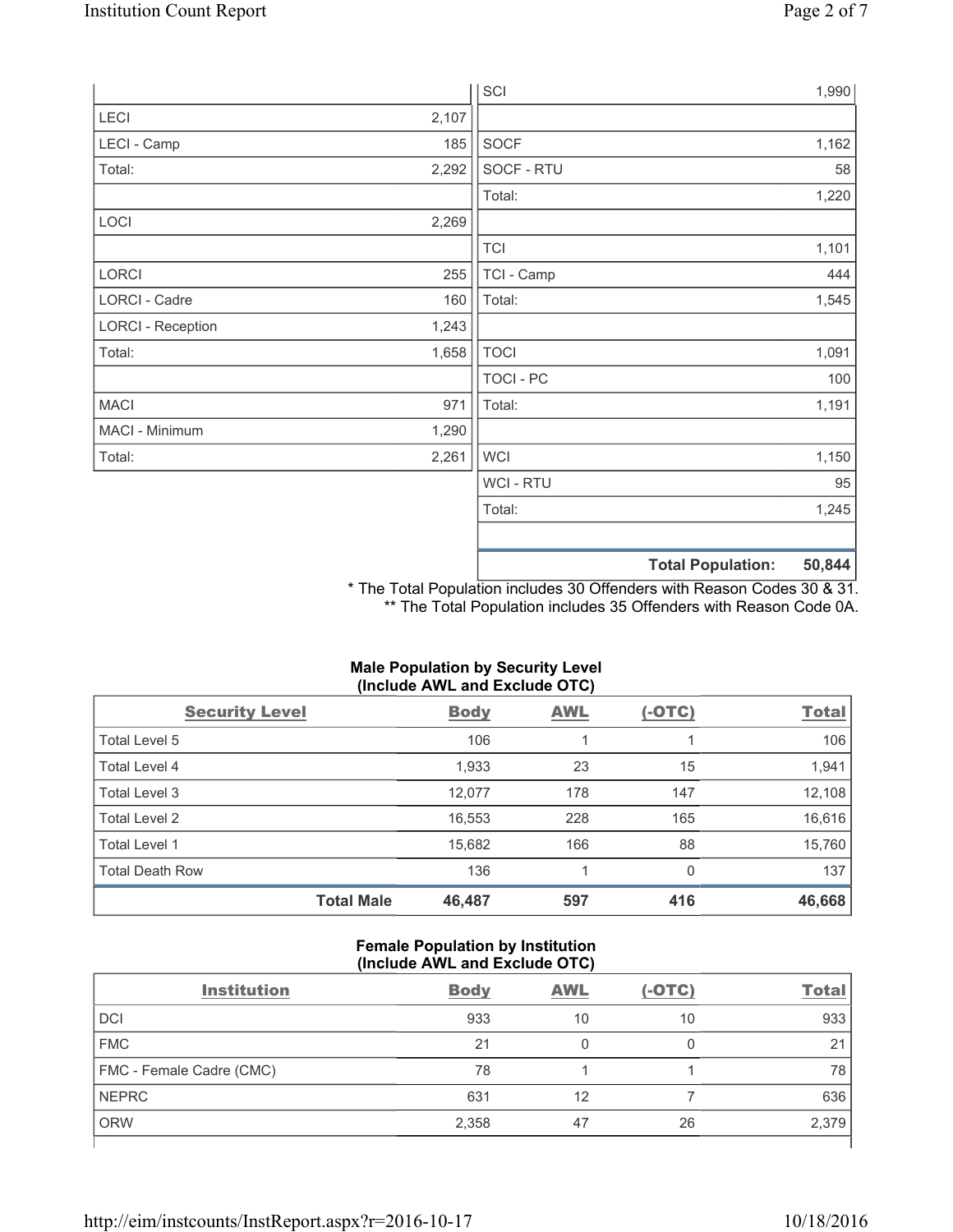| <b>ORW - Death Row</b> |                          |        | 0   |     |                 |
|------------------------|--------------------------|--------|-----|-----|-----------------|
| ORW - PC               |                          | 14     | 0   |     | 14 <sub>1</sub> |
| ORW - Reception        |                          | 212    |     |     | 213             |
| ORW - RTU              |                          | 39     | 0   |     | 39              |
|                        | <b>Total Female</b>      | 4,287  | 71  | 44  | 4,314           |
|                        | <b>Total Population:</b> | 50,774 | 668 | 460 | 50,982          |

#### **Male Population by Institution: Security Level 5 (Include AWL and Exclude OTC)**

|                   | <b>Institution</b>   | <b>Body</b> | <b>AWL</b> | $(-OTC)$ | <b>Total</b> |
|-------------------|----------------------|-------------|------------|----------|--------------|
| <b>OSP</b>        |                      | 103         |            |          | 103          |
| <b>SOCF</b>       |                      |             |            |          |              |
| <b>SOCF - RTU</b> |                      |             |            |          |              |
|                   | <b>Total Level 5</b> | 106         |            |          | 106          |

## **Male Population by Institution: Security Level 4 (Include AWL and Exclude OTC)**

| <b>Institution</b>       | <b>Body</b>    | <b>AWL</b>          | $(-OTC)$            | <b>Total</b>   |
|--------------------------|----------------|---------------------|---------------------|----------------|
| <b>ACI</b>               | $\overline{2}$ | $\mathsf{O}\xspace$ | $\mathsf 0$         | $\sqrt{2}$     |
| <b>BECI</b>              | $\overline{4}$ | $\mathsf{O}\xspace$ | $\mathsf 0$         | $\overline{4}$ |
| CCI                      | $\overline{4}$ | $\mathsf{O}\xspace$ | $\mathsf 0$         | $\overline{4}$ |
| CRC                      | $\,8\,$        | $\mathsf{O}\xspace$ | $\mathsf 0$         | $\,8\,$        |
| CRC - Reception          | $\sqrt{3}$     | $\mathsf{O}\xspace$ | $\mathsf{O}\xspace$ | $\,$ 3 $\,$    |
| LECI                     | 15             | $\mathsf{O}\xspace$ | $\mathsf{O}\xspace$ | 15             |
| LOCI                     | $\overline{7}$ | $\mathsf{O}\xspace$ | $\mathsf{O}\xspace$ | $\overline{7}$ |
| LORCI                    | 10             | $\overline{2}$      | $\overline{2}$      | $10$           |
| <b>LORCI - Reception</b> | $\overline{4}$ | $\mathsf{O}\xspace$ | $\mathbf 0$         | $\overline{4}$ |
| <b>MACI</b>              | 1              | $\mathsf{O}\xspace$ | $\mathsf{O}\xspace$ | $\mathbf{1}$   |
| <b>MANCI</b>             | 39             | $\mathsf{O}\xspace$ | $\mathsf{O}\xspace$ | 39             |
| <b>NCCI</b>              | $10$           | $\mathsf{O}\xspace$ | $\mathsf{O}\xspace$ | $10$           |
| <b>NCI</b>               | $\overline{4}$ | $\mathsf{O}\xspace$ | $\mathsf 0$         | $\overline{4}$ |
| <b>OSP</b>               | 355            | $\,6\,$             | 6                   | 355            |
| <b>RCI</b>               | 26             | $\mathbf{1}$        | $\mathsf{O}\xspace$ | 27             |
| <b>RICI</b>              | 1              | $\mathsf{O}\xspace$ | $\mathsf 0$         | 1              |
| SCI                      | $\overline{4}$ | $\mathsf{O}\xspace$ | $\mathsf{O}\xspace$ | $\overline{4}$ |
| SOCF                     | 1,148          | $\,8\,$             | 5                   | 1,151          |
| SOCF - RTU               | 52             | $\mathsf{O}\xspace$ | $\mathsf{O}\xspace$ | 52             |
| <b>TCI</b>               | 1              | $\mathsf{O}\xspace$ | $\mathsf{O}\xspace$ | $\mathbf{1}$   |
| <b>TOCI</b>              | 199            | $\,$ 6 $\,$         | $\overline{2}$      | 203            |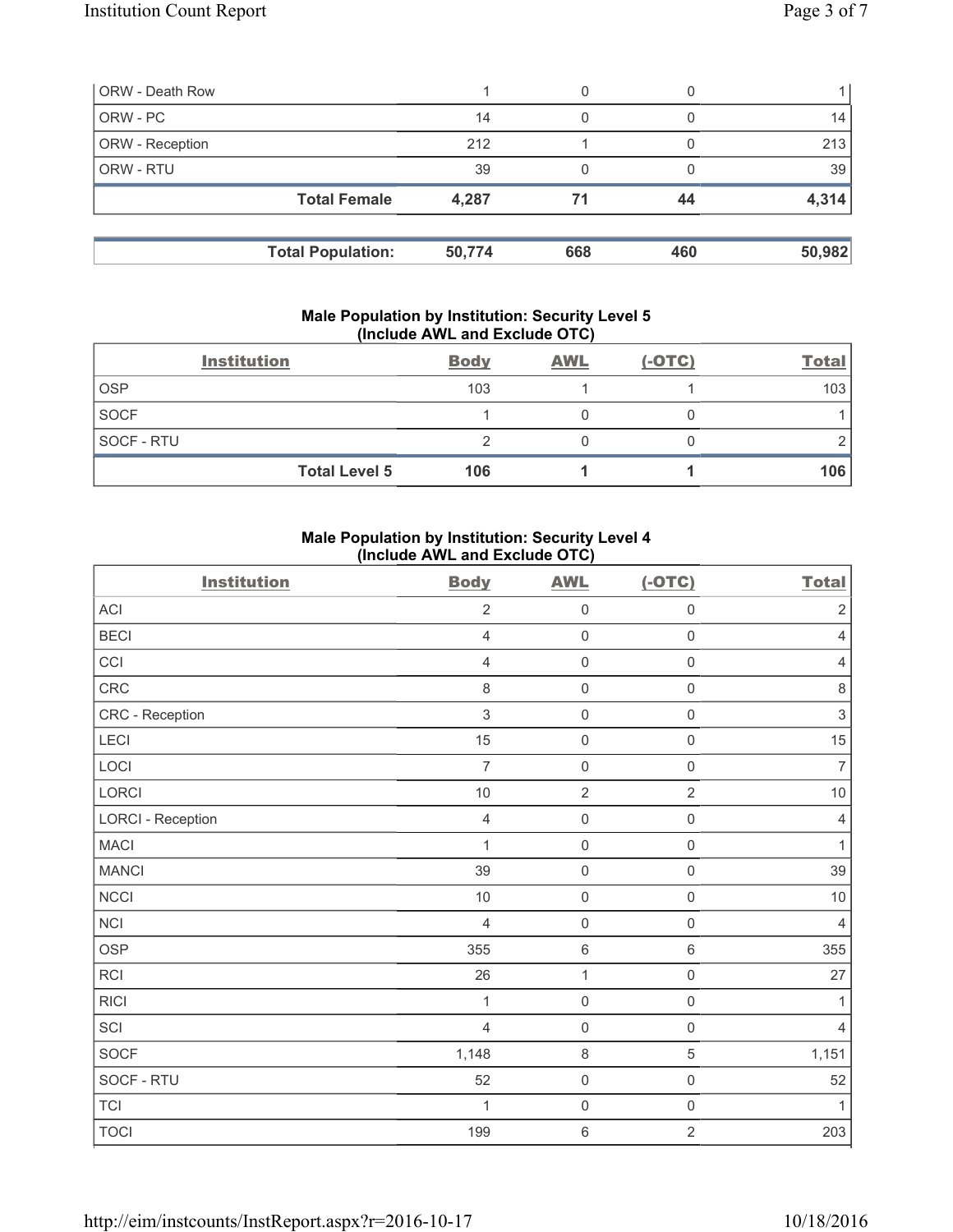| TOCI - PC      |                      | 16    |    |    | 16    |
|----------------|----------------------|-------|----|----|-------|
| <b>WCI</b>     |                      | 14    |    |    | 14    |
| <b>WCI-RTU</b> |                      |       |    |    |       |
|                | <b>Total Level 4</b> | 1,933 | 23 | 15 | 1,941 |

#### **Male Population by Institution: Security Level 3 (Include AWL and Exclude OTC)**

| <b>Institution</b>                | <b>Body</b>      | <b>AWL</b>          | $(-OTC)$            | <b>Total</b>     |
|-----------------------------------|------------------|---------------------|---------------------|------------------|
| <b>ACI</b>                        | 27               | $\mathsf{O}\xspace$ | $\mathsf 0$         | 27               |
| <b>BECI</b>                       | $\hbox{9}$       | $\mathsf{O}\xspace$ | $\mathsf{O}\xspace$ | $\boldsymbol{9}$ |
| CCI                               | $\sqrt{5}$       | $\mathbf 0$         | $\mathsf 0$         | $\sqrt{5}$       |
| CRC                               | 72               | 14                  | 12                  | 74               |
| CRC - Cadre                       | 173              | $\mathbf 0$         | $\mathsf 0$         | 173              |
| CRC - Reception                   | 700              | 21                  | 14                  | 707              |
| CRC - RTU                         | 41               | $\mathsf{O}\xspace$ | $\mathsf 0$         | 41               |
| CRC - Youth                       | $\mathbf{1}$     | $\mathsf{O}\xspace$ | $\mathsf 0$         | 1                |
| <b>FMC</b>                        | 6                | $\mathsf{O}\xspace$ | $\mathsf 0$         | $\,6$            |
| FMC - Intensive Care - Male (CMC) | $\mathsf 3$      | $\mathsf{O}\xspace$ | $\mathsf 0$         | $\mathsf 3$      |
| GCI                               | $\overline{2}$   | $\mathsf{O}\xspace$ | $\mathsf 0$         | $\overline{2}$   |
| <b>LAECI</b>                      | 13               | $\mathsf{O}\xspace$ | $\mathsf 0$         | 13               |
| LECI                              | 1,957            | $\boldsymbol{7}$    | $\,6\,$             | 1,958            |
| LOCI                              | 5                | $\mathbf 0$         | $\mathbf 0$         | 5                |
| LORCI                             | 88               | 43                  | 36                  | 95               |
| <b>LORCI - Cadre</b>              | 106              | $\mathsf{O}\xspace$ | $\mathbf 0$         | 106              |
| <b>LORCI - Reception</b>          | 913              | $\mathbf 1$         | 1                   | 913              |
| <b>MACI</b>                       | 906              | $\overline{7}$      | $\,6\,$             | 907              |
| <b>MANCI</b>                      | 2,141            | 21                  | 21                  | 2,141            |
| MCI                               | $\,$ 3 $\,$      | $\mathsf{O}\xspace$ | $\mathsf{O}\xspace$ | $\,$ 3 $\,$      |
| <b>NCCI</b>                       | 8                | $\mathbf{1}$        | $\mathbf{1}$        | $\,8\,$          |
| <b>NCI</b>                        | $\mathsf 3$      | $\mathsf{O}\xspace$ | $\mathsf 0$         | $\mathsf 3$      |
| <b>OSP</b>                        | $\mathsf 3$      | $\mathsf{O}\xspace$ | $\mathsf{O}\xspace$ | $\,$ 3 $\,$      |
| PCI                               | 39               | $\overline{2}$      | $\mathsf 0$         | 41               |
| RCI                               | 1,828            | 30                  | 23                  | 1,835            |
| RICI                              | $\overline{1}$   | $\mathsf{O}\xspace$ | $\mathsf 0$         | $\mathbf{1}$     |
| SCI                               | $\boldsymbol{9}$ | $\mathsf{O}\xspace$ | $\mathsf{O}\xspace$ | $\boldsymbol{9}$ |
| SOCF                              | 12               | $\mathsf{O}\xspace$ | $\mathsf 0$         | 12               |
| SOCF - RTU                        | $\overline{4}$   | $\mathsf{O}\xspace$ | $\mathsf 0$         | $\overline{4}$   |
| <b>TCI</b>                        | 1,031            | 11                  | $\,8\,$             | 1,034            |
| TCI - Camp                        | $\overline{2}$   | $\mathsf{O}\xspace$ | $\mathsf{O}\xspace$ | $\overline{2}$   |
| <b>TOCI</b>                       | 744              | $\boldsymbol{9}$    | $\,8\,$             | 745              |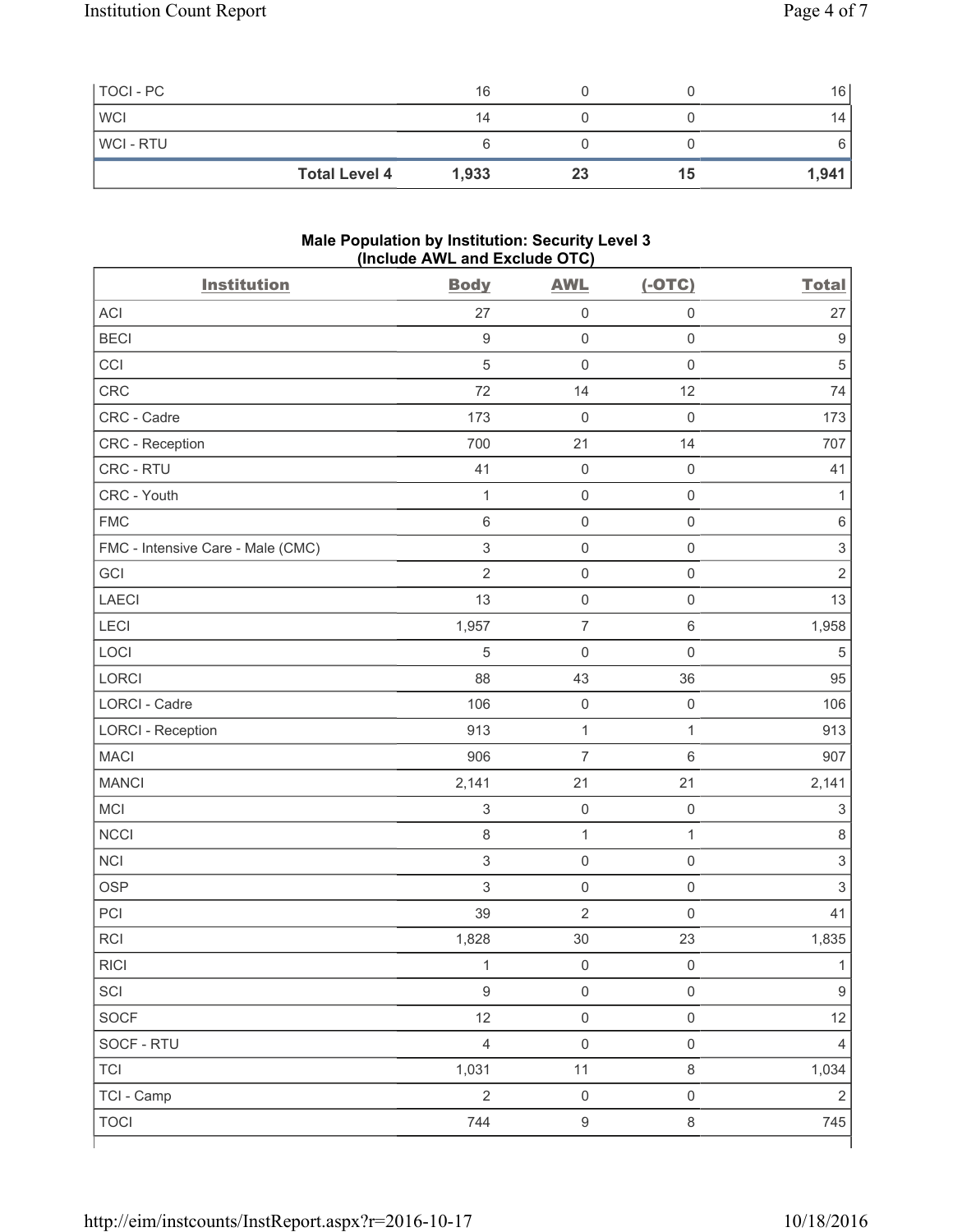| TOCI - PC  |                      | 84     |     |     | 84     |
|------------|----------------------|--------|-----|-----|--------|
| <b>WCI</b> |                      | 1,053  |     |     | 1,053  |
| WCI-RTU    |                      | 85     |     |     | 85     |
|            | <b>Total Level 3</b> | 12,077 | 178 | 147 | 12,108 |

#### **Male Population by Institution: Security Level 2 (Include AWL and Exclude OTC)**

| <b>Institution</b>                | <b>Body</b>    | <b>AWL</b>                | $(-OTC)$                  | <b>Total</b> |
|-----------------------------------|----------------|---------------------------|---------------------------|--------------|
| <b>ACI</b>                        | 724            | $\overline{7}$            | $\overline{7}$            | 724          |
| ACI - PC                          | 95             | $\mathsf{O}\xspace$       | $\mathbf 0$               | 95           |
| <b>ACI - RTU</b>                  | 73             | $\mathsf{O}\xspace$       | $\mathsf{O}\xspace$       | 73           |
| <b>BECI</b>                       | 1,413          | 14                        | 13                        | 1,414        |
| CCI                               | 1,816          | 17                        | $\boldsymbol{9}$          | 1,824        |
| CRC                               | 157            | $\ensuremath{\mathsf{3}}$ | $\mathbf{1}$              | 159          |
| CRC - Cadre                       | 64             | $\mathsf{O}\xspace$       | $\mathsf{O}\xspace$       | 64           |
| CRC - Reception                   | 218            | $\boldsymbol{9}$          | $\,8\,$                   | 219          |
| CRC - RTU                         | $\overline{2}$ | $\mathsf{O}\xspace$       | $\mathsf{O}\xspace$       | $\sqrt{2}$   |
| <b>FMC</b>                        | 6              | $\mathsf 0$               | $\mathsf{O}\xspace$       | $\,6\,$      |
| FMC - Intensive Care - Male (CMC) | 18             | $\mathsf 0$               | $\mathsf{O}\xspace$       | 18           |
| GCI                               | 672            | $\overline{\mathcal{I}}$  | $\ensuremath{\mathsf{3}}$ | 676          |
| <b>GCI-RTU</b>                    | 13             | $\mathsf 0$               | $\mathsf{O}\xspace$       | 13           |
| <b>LAECI</b>                      | 1,121          | 14                        | 11                        | 1,124        |
| LECI                              | 124            | $\mathsf 0$               | $\mathsf 0$               | 124          |
| LOCI                              | 1,264          | 14                        | 12                        | 1,266        |
| LORCI                             | 104            | 25                        | 24                        | 105          |
| <b>LORCI - Cadre</b>              | 46             | $\mathsf{O}\xspace$       | $\mathbf 0$               | 46           |
| <b>LORCI - Reception</b>          | 240            | $\mathbf{1}$              | $\mathbf{1}$              | 240          |
| <b>MACI</b>                       | 64             | $\mathbf{1}$              | $\mathbf{1}$              | 64           |
| <b>MANCI</b>                      | 52             | $\mathbf{1}$              | $\mathbf{1}$              | 52           |
| MCI                               | 1,548          | 19                        | 11                        | 1,556        |
| MCI - Camp                        | $\mathbf 1$    | $\mathsf{O}\xspace$       | $\mathbf 0$               | 1            |
| <b>NCCI</b>                       | 1,486          | 18                        | 12                        | 1,492        |
| NCCI - Camp                       | 21             | $\mathsf 0$               | $\mathsf{O}\xspace$       | 21           |
| $\sf NCI$                         | 1,674          | $20\,$                    | 15                        | 1,679        |
| PCI                               | 701            | 15                        | $\,8\,$                   | 708          |
| <b>RCI</b>                        | 281            | $\mathbf{1}$              | $\mathbf{1}$              | 281          |
| <b>RICI</b>                       | 1,566          | 29                        | 15                        | 1,580        |
| SCI                               | 851            | 13                        | 12                        | 852          |
| <b>TCI</b>                        | 28             | $\mathsf{O}\xspace$       | $\mathsf 0$               | 28           |
| <b>TOCI</b>                       | 25             | $\mathsf{O}\xspace$       | $\mathsf{O}\xspace$       | 25           |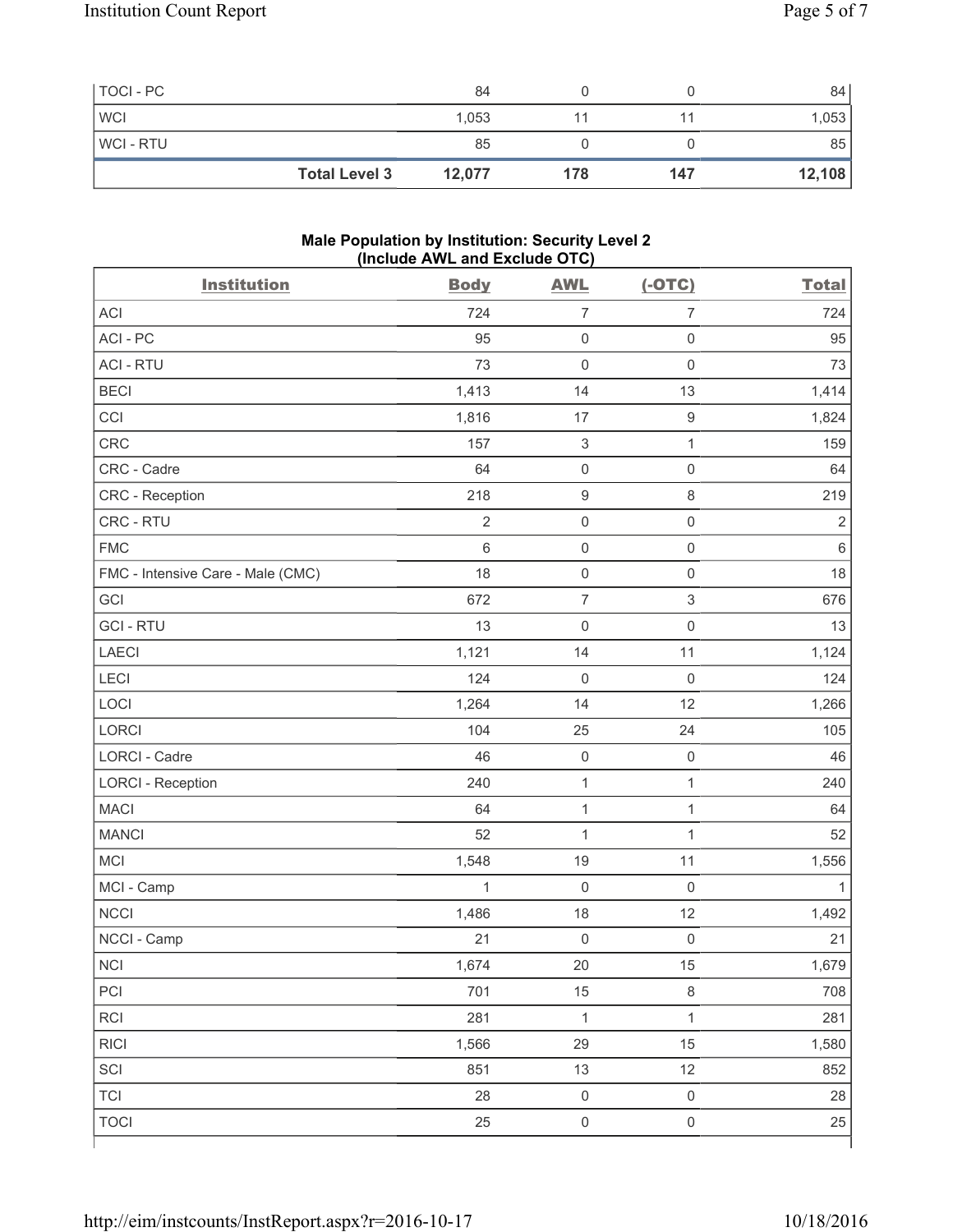| <b>WCI</b>           | 82     |     |     | 82     |
|----------------------|--------|-----|-----|--------|
| <b>WCI-RTU</b>       |        |     |     |        |
| <b>Total Level 2</b> | 16,553 | 228 | 165 | 16,616 |

# **Male Population by Institution: Security Level 1 (Include AWL and Exclude OTC)**

| <b>Institution</b>                | <b>Body</b>    | <b>AWL</b>          | $(-OTC)$                  | <b>Total</b> |
|-----------------------------------|----------------|---------------------|---------------------------|--------------|
| <b>ACI</b>                        | 685            | $\mathsf{O}\xspace$ | $\mathbf 0$               | 685          |
| ACI-PC                            | 1              | $\mathsf{O}\xspace$ | $\mathsf{O}\xspace$       | 1            |
| <b>ACI - RTU</b>                  | 30             | $\mathbf 0$         | $\mathsf{O}\xspace$       | 30           |
| <b>BECI</b>                       | 790            | 14                  | $\sqrt{5}$                | 799          |
| <b>BECI - Camp</b>                | 491            | $\mathsf{O}\xspace$ | $\mathsf{O}\xspace$       | 491          |
| CCI                               | 756            | $\overline{7}$      | $\,6$                     | 757          |
| CRC                               | 104            | $\,$ 3 $\,$         | $\sqrt{2}$                | 105          |
| CRC - Reception                   | 132            | $\,$ 3 $\,$         | $\mathbf{1}$              | 134          |
| <b>FMC</b>                        | 455            | $\overline{4}$      | $\ensuremath{\mathsf{3}}$ | 456          |
| FMC - Intensive Care - Male (CMC) | 20             | $\mathsf{O}\xspace$ | $\mathbf 0$               | 20           |
| GCI                               | 515            | 11                  | $\,6$                     | 520          |
| GCI - Camp                        | 756            | $\mathsf{O}\xspace$ | $\mathsf 0$               | 756          |
| <b>GCI-RTU</b>                    | 9              | $\mathsf{O}\xspace$ | $\mathbf 0$               | 9            |
| <b>LAECI</b>                      | 638            | 5                   | $\ensuremath{\mathsf{3}}$ | 640          |
| LECI                              | 11             | $\mathsf{O}\xspace$ | $\mathsf{O}\xspace$       | 11           |
| LECI - Camp                       | 185            | $\mathsf{O}\xspace$ | $\mathbf 0$               | 185          |
| LOCI                              | 993            | $\mathbf 5$         | $\overline{4}$            | 994          |
| <b>LORCI</b>                      | 52             | $\sqrt{5}$          | $\ensuremath{\mathsf{3}}$ | 54           |
| <b>LORCI - Cadre</b>              | 8              | $\mathsf{O}\xspace$ | $\mathsf{O}\xspace$       | 8            |
| <b>LORCI - Reception</b>          | 86             | $\mathbf{1}$        | $\mathbf{1}$              | 86           |
| MACI - Minimum                    | 1,290          | $\overline{7}$      | $\overline{4}$            | 1,293        |
| <b>MANCI</b>                      | 30             | 4                   | $\ensuremath{\mathsf{3}}$ | 31           |
| MANCI - Camp                      | 406            | $\mathbf{1}$        | $\mathbf{1}$              | 406          |
| <b>MCI</b>                        | 527            | $\boldsymbol{9}$    | $\ensuremath{\mathsf{3}}$ | 533          |
| MCI - Camp                        | 348            | $\mathsf{O}\xspace$ | $\mathbf 0$               | 348          |
| $\sf NCCI$                        | 912            | 11                  | $\,8\,$                   | 915          |
| NCCI - Camp                       | 451            | $\mathsf 0$         | $\mathsf{O}\xspace$       | 451          |
| <b>NCI</b>                        | 771            | $10$                | $\,6\,$                   | 775          |
| <b>OSP</b>                        | $\overline{4}$ | $\overline{2}$      | $\mathbf{1}$              | $\sqrt{5}$   |
| OSP - Camp                        | 129            | $\overline{2}$      | $\mathbf{1}$              | 130          |
| PCI                               | 1,324          | 24                  | 11                        | 1,337        |
| RICI                              | 1,041          | 12                  | $\,$ 5 $\,$               | 1,048        |
| SCI                               | 1,126          | $17\,$              | $\mathfrak{S}$            | 1,140        |
|                                   |                |                     |                           |              |